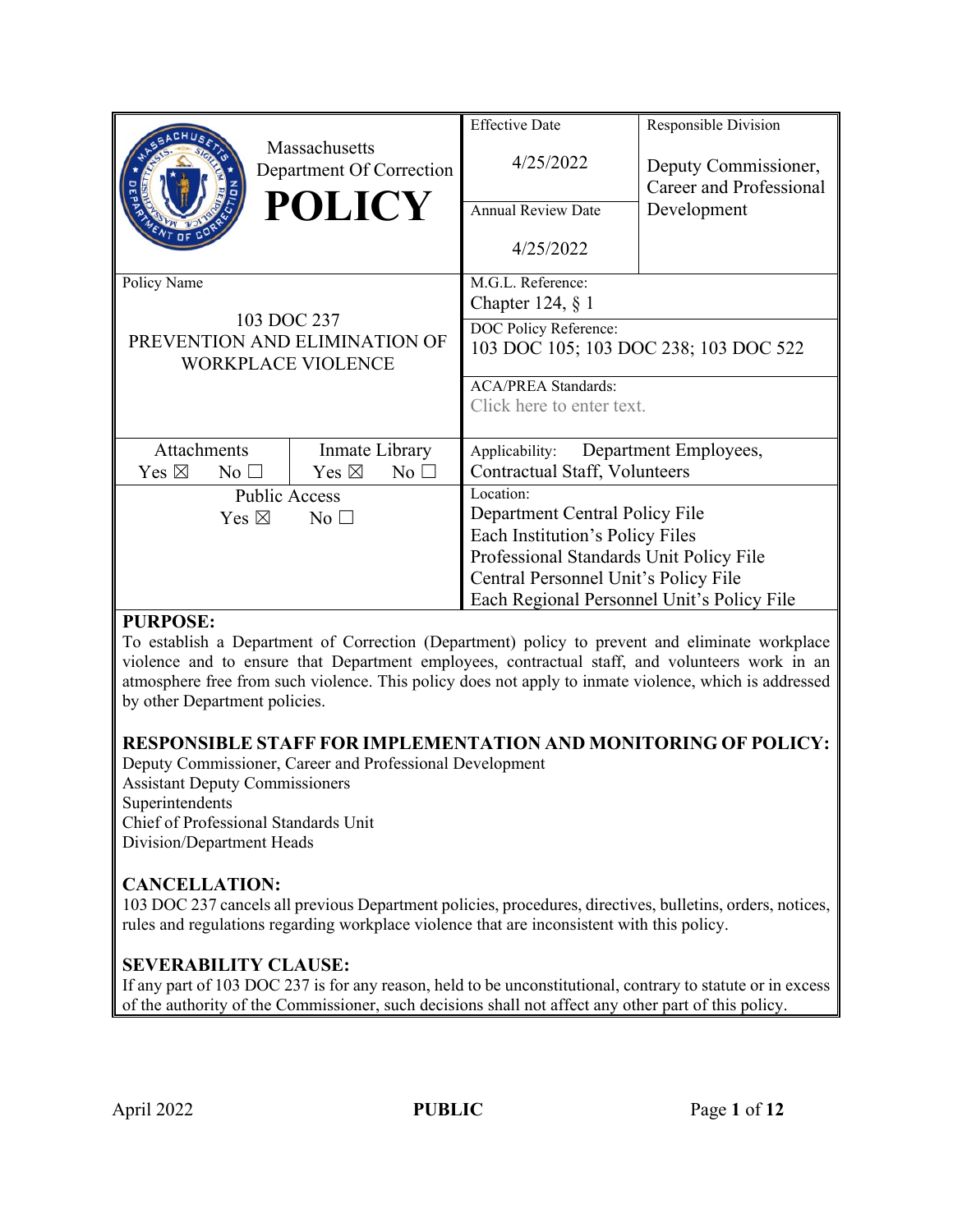# **TABLE OF CONTENTS**

| 237.01 | Policy                        | 3              |
|--------|-------------------------------|----------------|
| 237.02 | Definitions                   | $\overline{3}$ |
| 237.03 | <b>Warning Signs</b>          | $\overline{4}$ |
|        | 237.04 Reporting Requirements | 5              |
| 237.05 | Investigation                 | 6              |
|        | 237.06 Aftermath/Retaliation  | $\overline{7}$ |
| 237.07 | Tracking                      | $\overline{7}$ |
| 237.08 | <b>Employee Training</b>      | 8              |
| 237.09 | <b>Operational Issues</b>     | 8              |
| 237.10 | Resources                     | 8              |

## **ATTACHMENTS**

| Attachment #1 | Workplace Violence Reporting Form                                                                               |    |
|---------------|-----------------------------------------------------------------------------------------------------------------|----|
| Attachment #2 | Standard Operating Procedure for Workplace Violence Investigations                                              | 10 |
| Attachment #3 | Memorandum to All Employees Regarding Policy for the Prevention<br>and Elimination of Violence in the Workplace | 12 |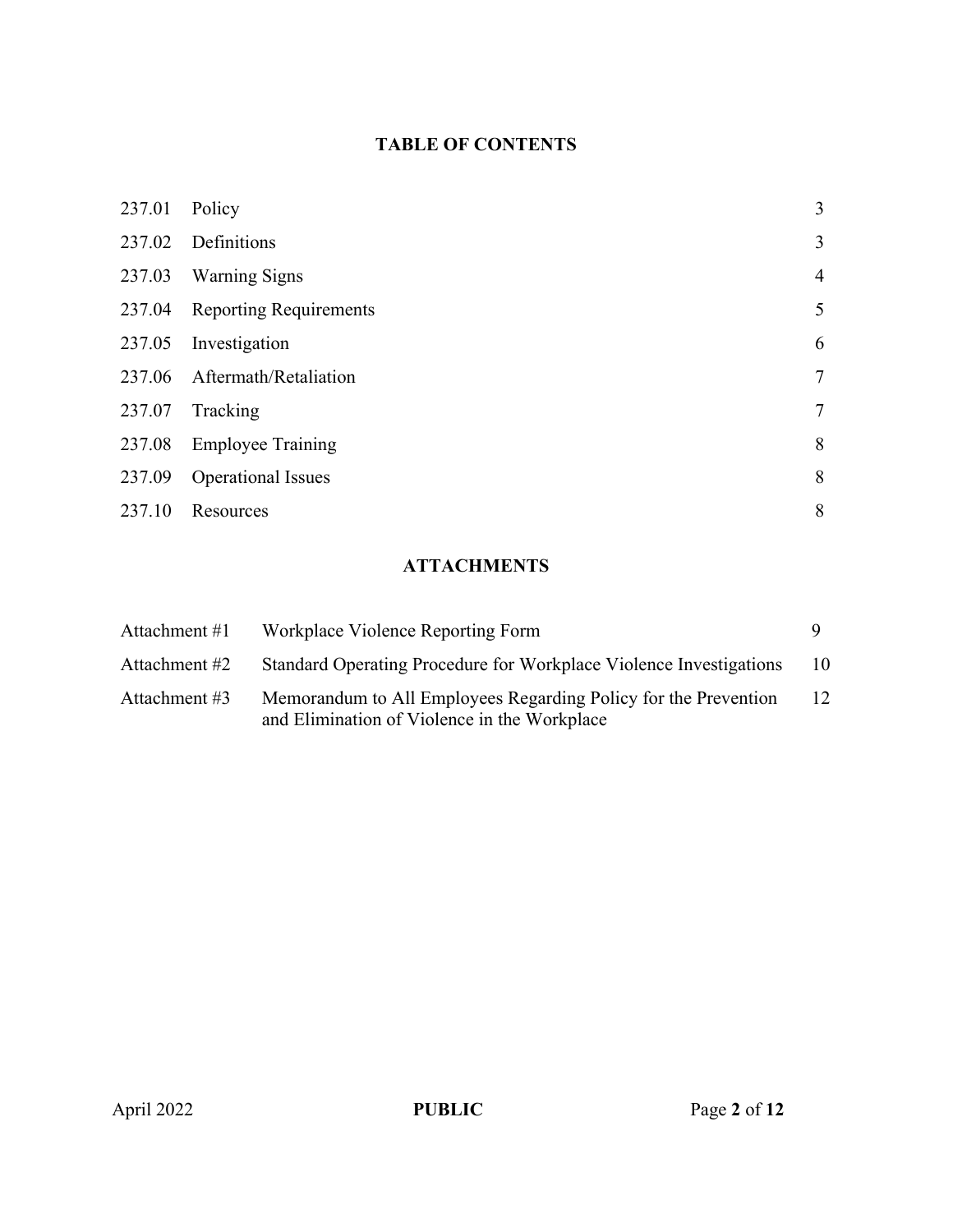#### **237.01 POLICY**

It is the Department's policy to have zero tolerance for workplace violence in any form. Any use of work time or workplace facilities to commit or threaten to commit acts of workplace violence is cause for discipline, up to and including termination. All allegations and incidents of workplace violence or threatened workplace violence shall be reported, reviewed and treated in a serious manner. Such reports shall remain confidential unless disclosure becomes necessary. This policy does not apply to inmate violence, which is addressed by other Department policies and regulations.

#### **237.02 DEFINITIONS**

Allegation: Any event that is said to have happened but which has not yet been verified. An allegation includes any and all rumors.

Bullying: Unwanted aggressive behavior that involves a real or perceived power imbalance.

Center of Expertise (COE): The Massachusetts Human Resources Divisions' Investigation Center of Expertise. COE is responsible for investigating complaints that involve allegations of sexual harassment, discrimination, workplace violence, domestic violence/sexual assault/stalking and retaliation.

Employee: Any person employed either full-time or part-time by the Department.

Employer: The Commonwealth of Massachusetts Department of Correction.

Harassment: Deliberate or repeated conduct that has the purpose or effect of unreasonably interfering with an individual's work performance.

Intimidation: Deliberate or repeated conduct that has the purpose or effect of causing another person to feel threatened or unsafe.

Stalking: Willfully and maliciously engaging in a knowing pattern of conduct or series of acts over a period of time directed at a specific person which seriously alarms or annoys that person and would cause a reasonable person to suffer substantial emotional distress.

Workplace**:** 1) any property owned or leased by the Commonwealth; 2) any location where Commonwealth business is conducted; 3) any Commonwealth vehicle or private vehicle being used for Commonwealth business; 4) any location where violence occurs if it is the result of an  $act(s)$  or decision made while conducting Commonwealth business; 5) any site where an employee is considered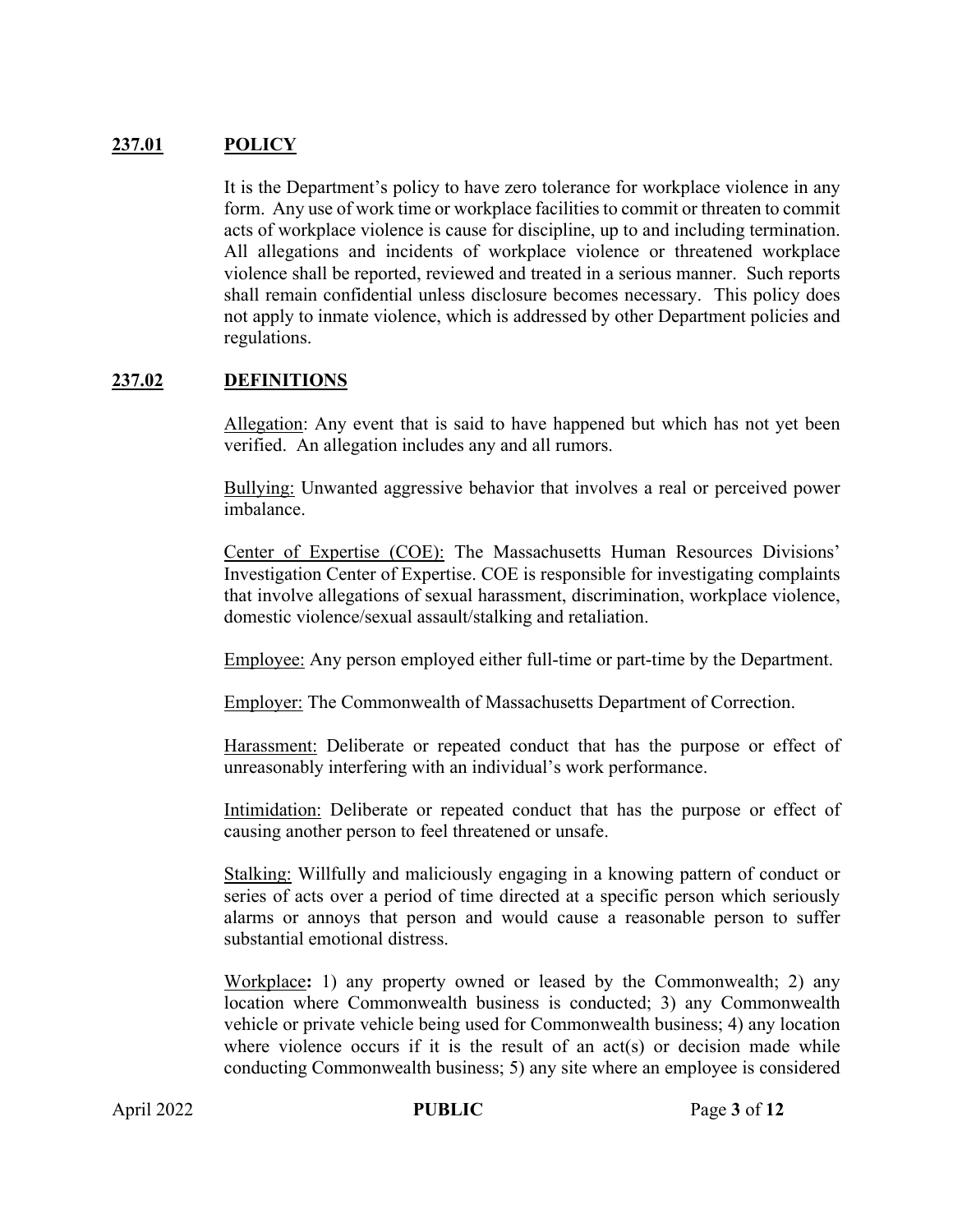"on-duty;" or 6) any site where the Commissioner determines that the activities are in furtherance of Commonwealth business.

Workplace Violence: Includes, but is not limited to, the following:

- 1) Bullying, intimidation, harassment, stalking, concealment of a weapon, brandishing of a weapon, or physical assault and/or battery;
- 2) Any behavior that communicates by any means (e.g., oral, written, electronic, gestures or expressions) a direct or indirect threat of physical harm, violence, harassment, or intimidation;
- 3) Any behavior that causes a reasonable person to be in fear of their own safety or that of another;
- 4) Any behavior that damages property that is owned or leased by the Commonwealth;
- 5) Any behavior that damages property that is owned or leased by others;
- 6) Any behavior that causes disruption of workplace productivity, as determined by the Commissioner, the applicable Superintendent, Division Head, or their designees; or
- 7) Any behavior that uses Commonwealth resources (e.g. fax machines, electronic mail, telephone, etc.) to perpetrate any of the acts/behaviors enumerated above in paragraphs 1-6.

Incidents of workplace violence may be acted out individually or take place between employees, contractors and volunteers, employees and contract employees, contractors and volunteers and the general public, employees and acquaintances/partners, and employees and their family members.

## **237.03 WARNING SIGNS**

The warning signs of a person's potential for workplace violence may include, but are not limited to, the following:

- Having a history of violence or violent behavior.
- Speaking and/or complaining loudly, using profanity or making sexual comments.
- Making statements such as: he/she/they will lose control; there is "nothing to lose"; life is worthless without his/her/their job; life is unbearably stressful.
- Challenging authority.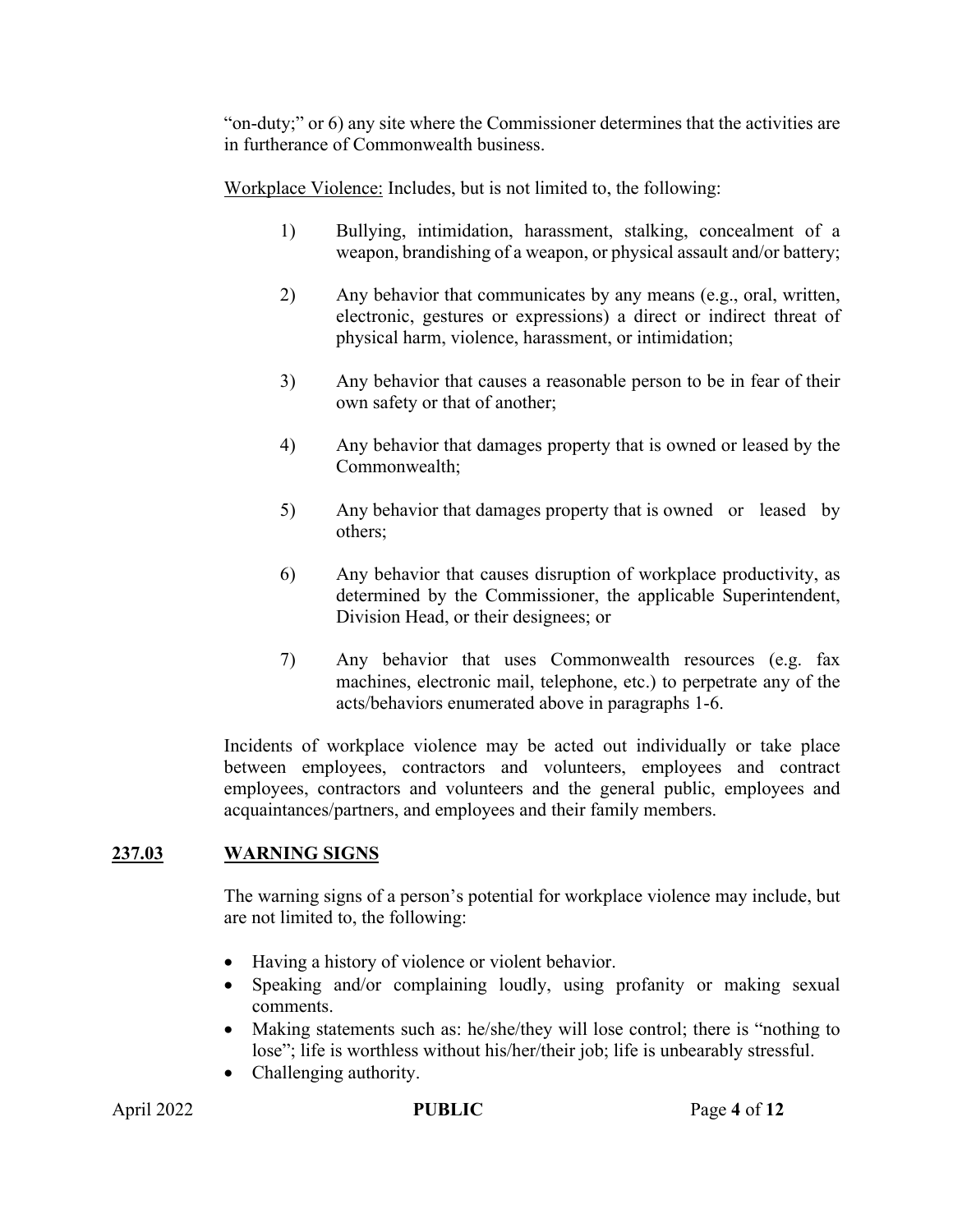- Appearing under the influence of drugs or alcohol.
- Verbalizing threats.
- Attempting to intimidate others.
- Pacing or exhibiting outward signs of anxiety, anger, or frustration.
- Blaming others for problems, errors, mistakes, or failures.
- Responding negatively or failing to respond to constructive advice.
- Verbalizing/demonstrating knowledge of weapons and ability to use them if provoked.
- Exhibiting difficulty relating to co-workers.
- Demonstrating problems with attendance.
- Exhibiting decreased productivity.
- Exhibiting inconsistency in work patterns.
- Exhibiting difficulty concentrating.
- Demonstrating changes in personal hygiene.
- Disregarding workplace safety.
- Demonstrating obsessive interest in co-worker(s).

A person exhibiting any one of these warning signs may not necessarily be contemplating workplace violence. However, employees, volunteers and contractors should be alert to these signs and report them in accordance with this policy.

#### **237.04 REPORTING REQUIREMENTS**

All allegations, reports, incidents, or threats of workplace violence must be immediately reported to the Superintendent, Division Head, or his/her/their designee verbally and followed up with a confidential incident report before the end of the shift. During non-business hours, these allegations shall be reported to the Shift Commander who shall ensure that the Superintendent or Division Head is immediately notified. Complaints may also be reported to the Center of Expertise (COE) via the following methods:

- Online: Complaint Form
- Telephone: 1-833-778-7270
- Email: HRDInvestigations@mass.gov

The Superintendent or Division Head shall immediately notify his/her/their supervising manager of any allegation of workplace violence. If the Superintendent or Division Head determines it to be a serious workplace violence allegation then an urgent matter report should be completed within a twenty-four (24) hour period or the next business day if the allegations are received on a weekend or holiday. The Superintendent or Division Head shall exercise his/her/their judgment whether an urgent matter is warranted. He/she/they shall also immediately notify the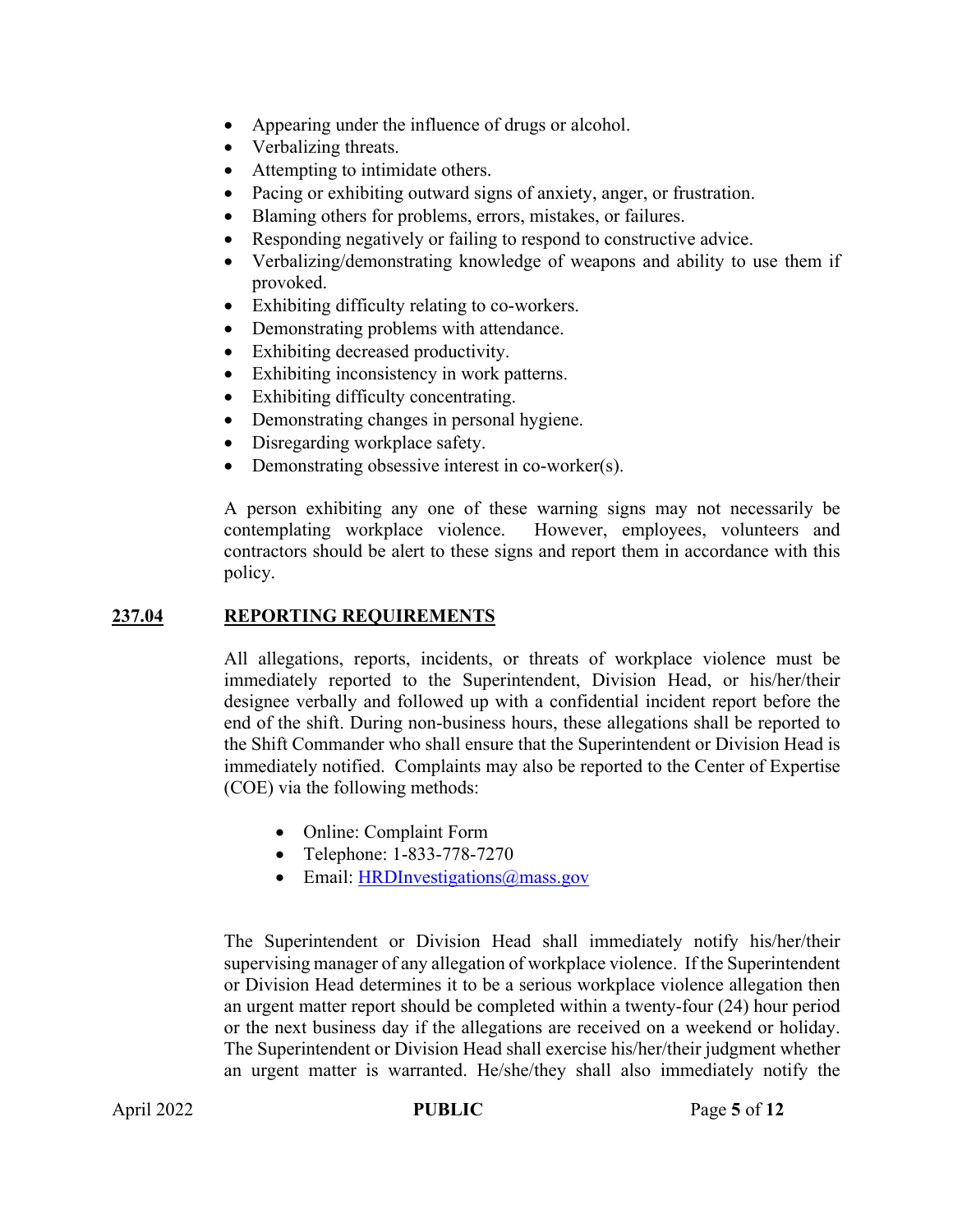Professional Standards Unit (PSU) Duty Officer via the Department Duty Station and follow up by completing the Workplace Violence Reporting Form. (Attachment #1). The Duty Officer shall immediately notify the Chief of the PSU. The respective Assistant Deputy Commissioner (ADC) of the Northern or Southern Sector shall ensure that the Deputy Commissioner of Career and Professional Services is immediately informed of any notifications under this policy. If the allegations involve a possible violation of state law, the Chief of the PSU must ensure that the respective District Attorney's Office has been notified as required pursuant to M.G.L. c. 127, § 38C.

Institution staff shall immediately secure any crime scene. Staff shall properly handle any evidence collected in order to preserve the integrity of the chain of evidence.

If any employee, except for a victim of a threat or incident of workplace violence, has knowledge of such a threat or incident and fails to report it, he/she/they may be subject to disciplinary action, up to and including termination. Failure of a volunteer or contractor, except for a victim, to report such a threat or incident may result in the contractor or volunteer being barred from all institutions.

## **237.05 INVESTIGATION**

The Chief of the PSU or his/her/their designee shall review and assess all reports, allegations, and incidents of workplace violence. Action shall be taken and documented on all reports for every incident of workplace violence. The Chief of the PSU shall refer Department investigations of workplace violence to the COE, as deemed appropriate. The Chief of the PSU shall utilize all available means to fully investigate and address all allegations and incidents of workplace violence. To the extent feasible, and subject to change per the discretion of the Chief of the PSU, investigations shall be conducted in accordance with the Standard Operating Procedure for Workplace Violence Investigations. Failure to comply with the Standard Operating Procedure, however, shall not alter the investigatory findings.

The Department may suspend an employee alleged and/or implicated in workplace violence with pay pending an investigation of the matter. The Department may also temporarily reassign an employee until a final determination is made after the completion of the investigation. The Department may bar contractors who are implicated in workplace violence from entering any institution until the investigation is completed. The Department shall bar any volunteer implicated in workplace violence from entering any institution until the investigation is completed.

## **237.06 AFTERMATH/RETALIATION**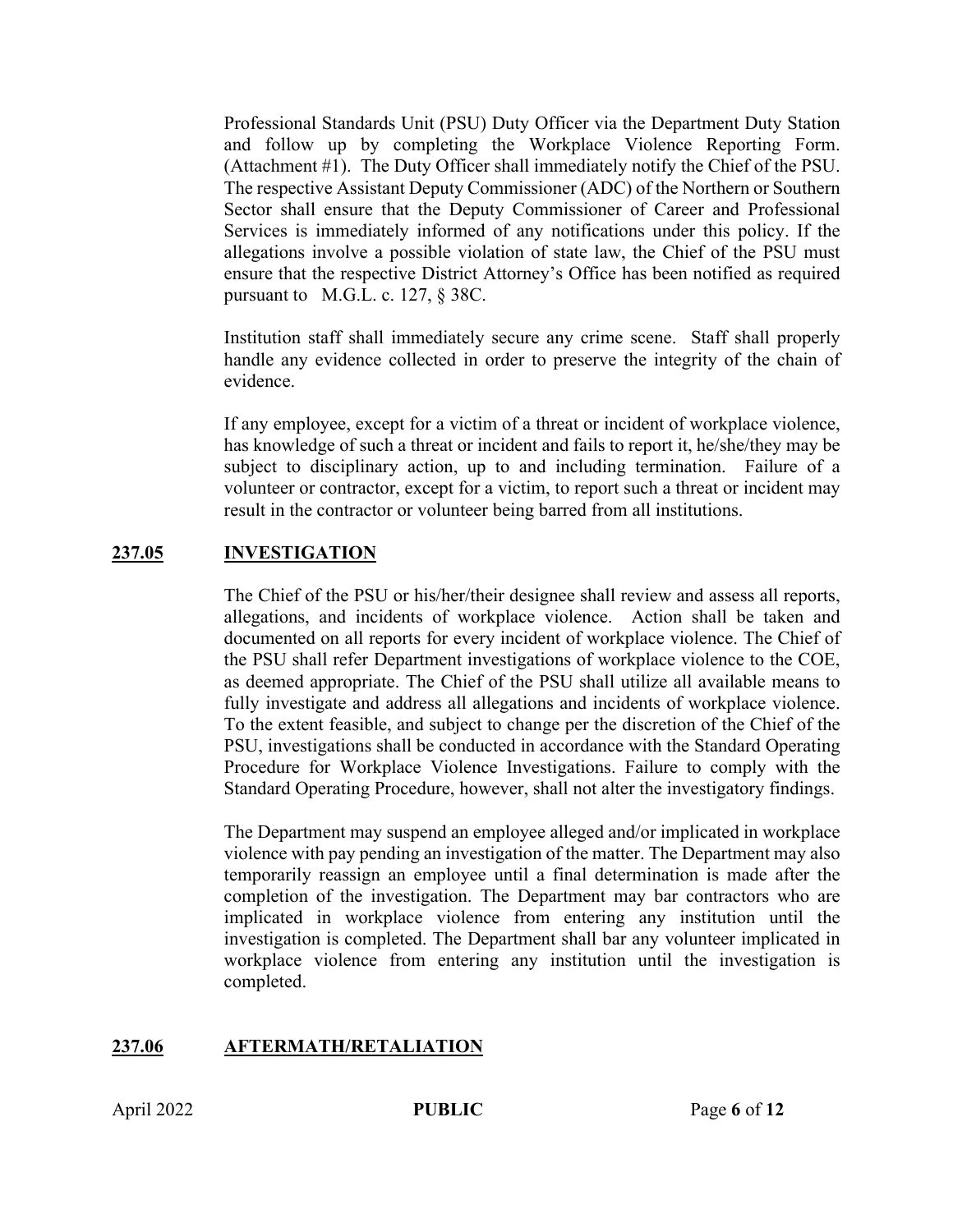Based on the findings and conclusions of the investigation, actions may include exonerating the employee, referring him/her/them to appropriate resources as stated in this policy such as anger management, referring him/her/them for a fitness for duty examination, and/or taking formal disciplinary action against the employee, up to and including termination. The employee's personnel file shall contain a copy of such results. In the case of a contractor or volunteer, such action may include sending a notification that said contractor or volunteer has been barred from all institutions and the reasons therefore.

If the employee, contractor or volunteer is exonerated, the Commissioner or his/her/their designee shall send a formal letter to the employee, contractor or volunteer notifying him/her/them of the results of the investigation.

If the investigation reveals that an employee has made false allegations or made a material statement that he/she/they, in good faith, could not have believed to be true, then the Department may take appropriate disciplinary action.

Retaliation for reporting incidents of workplace violence, assisting in making such a report, or for cooperating in the investigation of such a complaint, regardless of the merits or disposition of the complaint, is prohibited. Any such occurrence is a serious matter that may result in discipline up to and including termination.

## **237.07 TRACKING**

Superintendents or Division Heads shall complete the Workplace Violence Reporting Form, and forward the form to the Chief of the PSU, within twenty-four (24) hours or the next business day if the allegations are received on a weekend or holiday. This form shall specify the critical details of the allegations including the date, time of alleged incident, shift, alleged victim(s), alleged perpetrator(s), location of alleged incident and other critical data (Attachment #1).

The Executive Office of Technology Services and Security (EOTSS) shall establish a computerized database to number and track all incidents of workplace violence within the Department utilizing the aforementioned form.

The Chief of the PSU shall ensure entry of data into the Workplace Violence Database to number and track all incidents of workplace violence within the Department utilizing the aforementioned form. All allegations and incidents of workplace violence shall be cross-checked against this database to determine any common themes including institution, shifts, alleged victim(s) and/or alleged perpetrator(s). A report shall be generated by the Chief of the PSU on an annual basis and submitted to the Commissioner on common themes discovered upon analysis of this data.

## **237.08 EMPLOYEE TRAINING**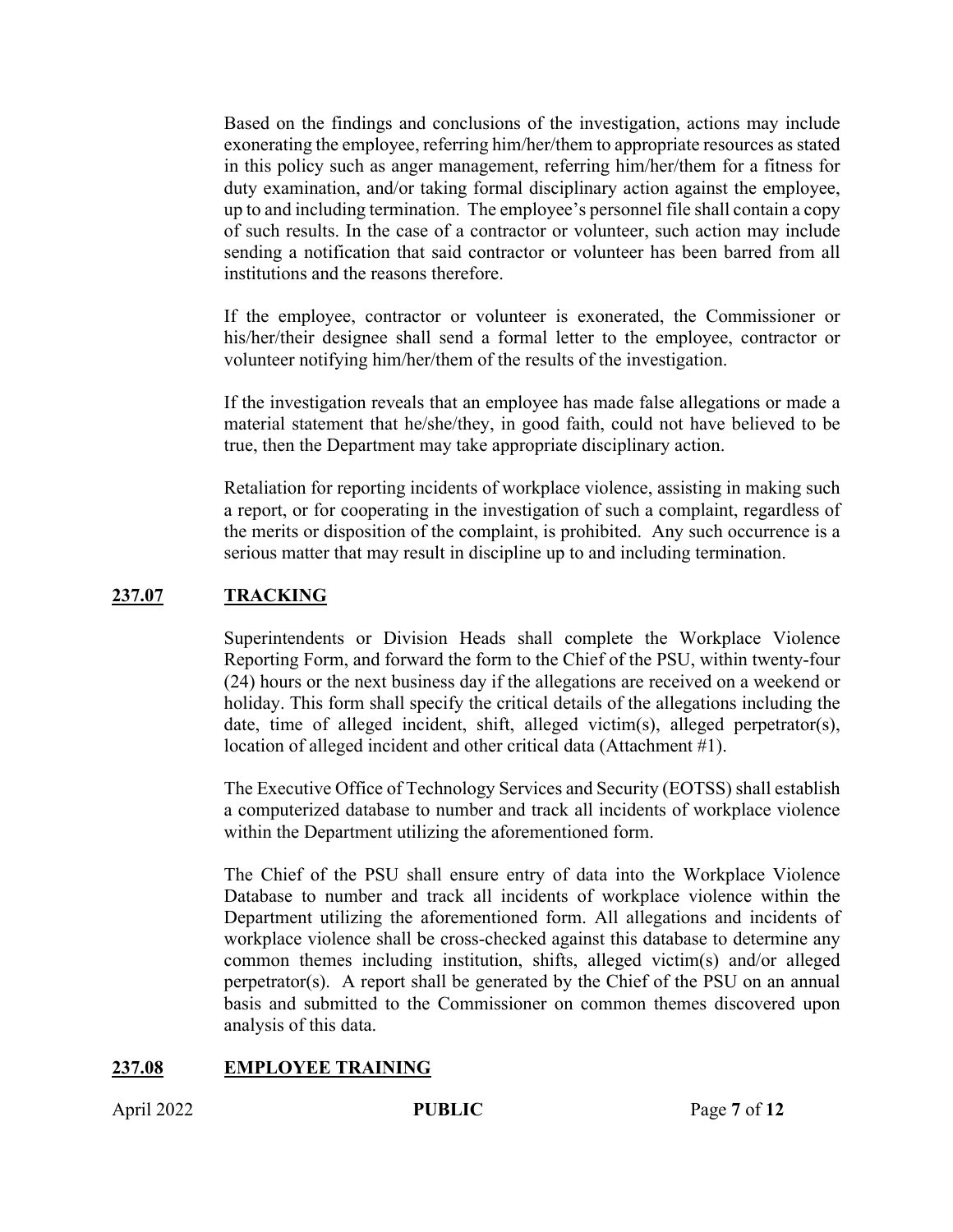All Department employees, contractors and volunteers shall receive pre-service training in prevention and elimination of workplace violence.

At a minimum, the pre-service training shall include a definition of workplace violence, and information about warning signs, reporting requirements, and a review of Department policies related to workplace violence.

#### **237.09 OPERATIONAL ISSUES**

Workplace violence shall be taken seriously, and Superintendents and Division Heads are mandated to review operational concerns related to this matter. It is important that Superintendents and Division Heads identify and eliminate potential areas within their institutions or divisions that might be conducive to this type of behavior. These areas may be eliminated by either the use of modern technology (i.e., cameras) or a change in operational protocols.

#### **237.10 RESOURCES**

The Department has many resources to assist employees in maintaining a safe work environment and in preventing workplace violence. These resources include, but are not limited to, the following:

Employee Assistance Service Unit: The Employee Assistance Service Unit can be reached through the Department Duty Station at 508-422-3481. Telephone numbers for each individual peer counselor per region is located on the EASU page on the intranet as well as the Department's telephone listing.

Domestic Violence Office: The Domestic Violence Office can be reached at 978- 514-6589.

Office of Diversity and Equal Opportunity: The Office of Diversity and Equal Opportunity can be reach at 508-422-3646.

\*See Attachments B and C to 103 DOC 238, *Policy for the Prohibition of Sexual Assault, Domestic Violence, Harassment and Stalking*, for a list of agencies that assist battered individuals and provide counseling and treatment for batterers.

For additional resources, including alcohol and substance abuse, anger management and other counseling services, you may contact the Department's Employee Assistance Services Unit.

Attachment #1

#### **WORKPLACE VIOLENCE REPORTING FORM**

April 2022 **PUBLIC** Page 8 of 12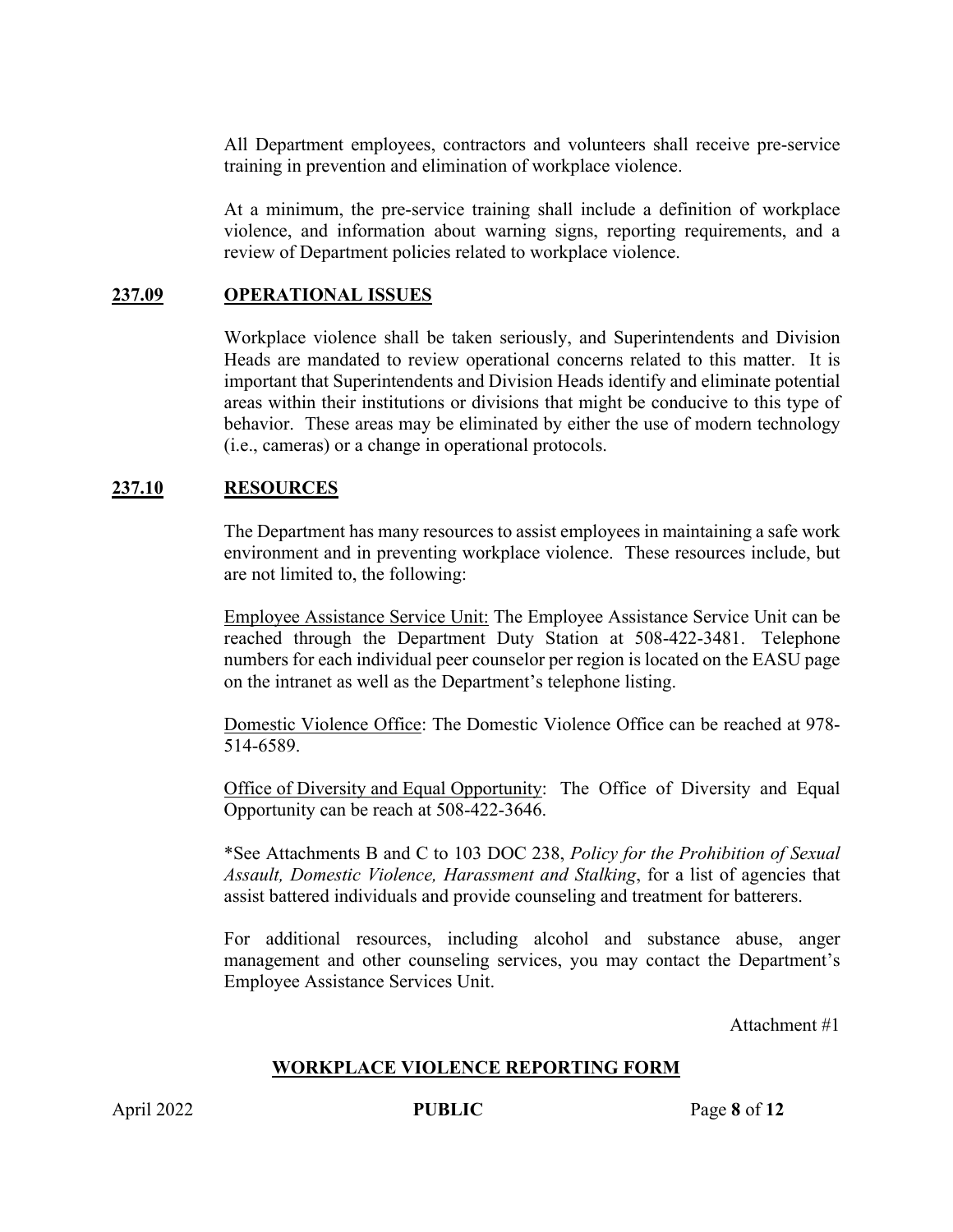*(If any of the space provided below is not sufficient, attach additional information to this form).* 

## **Reporting Institution or Division:**

**Date of Report:** 

**Alleged victim(s):** 

*(Include complete name)*

**Alleged perpetrator(s):** 

*(Include complete name and title)*

**List any potential witnesses to the alleged incident:**

**Date & time of alleged incident: Shift and location where incident is alleged to have occurred:**

**How did the allegation surface? Provide a detailed account of the allegation:**

**Action taken to this point:** 

**Report completed by: Superintendent/Division Head's name & signature:**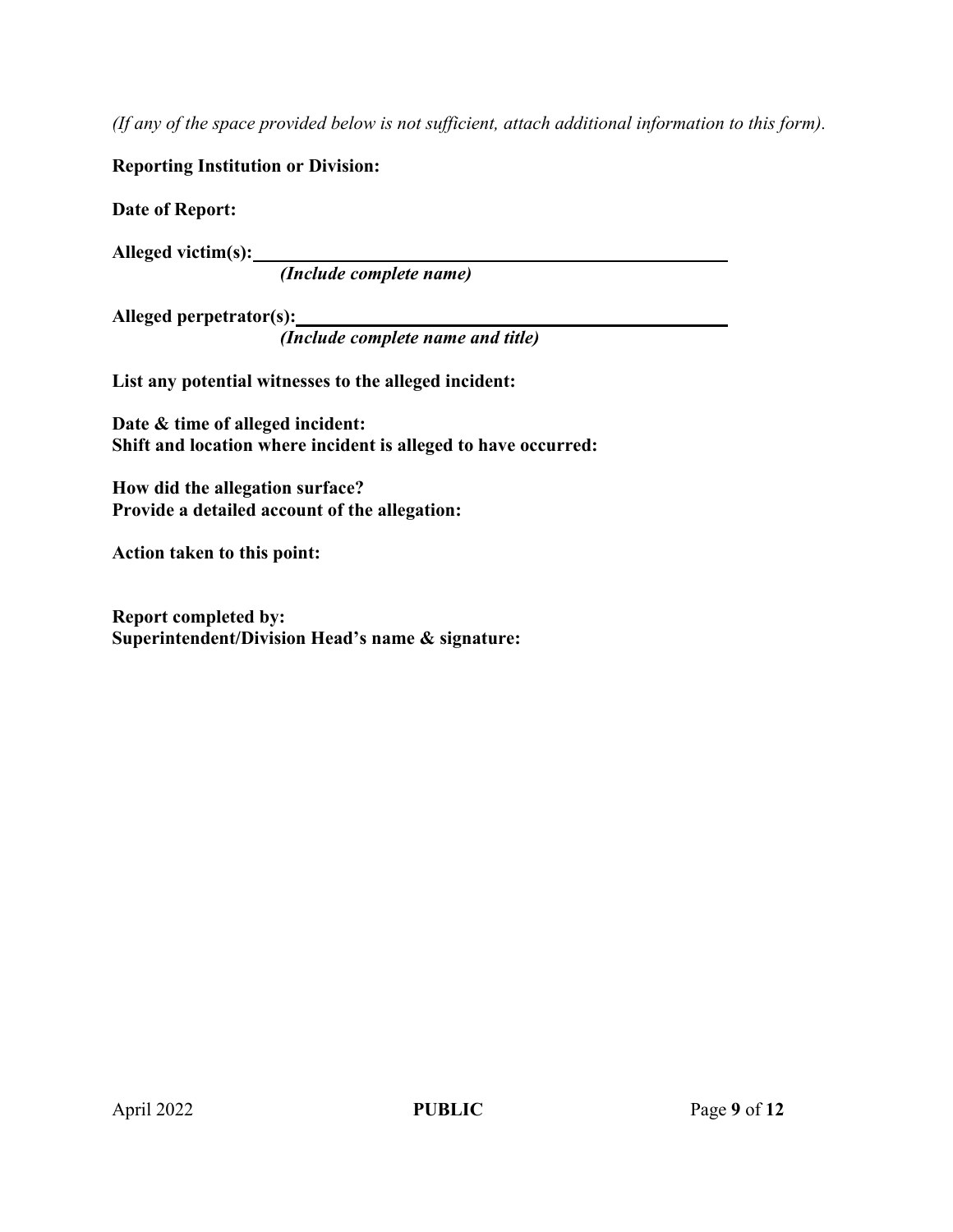#### **STANDARD OPERATING PROCEDURE FOR WORKPLACE VIOLENCE INVESTIGATIONS**

The PSU Duty Officer shall:

- Notify the Chief of PSU; and
- Confirm all notifications, if necessary, to outside law enforcement agencies, including the District Attorney for the respective county.

The Chief of PSU shall:

- Provide oversight and monitor the collection of critical information;
- Monitor deadlines to ensure all reports are prepared within appropriate time frames;
- Assist in the coordination and the introduction of outside law enforcement agencies;
- Establish whether the investigation is to be conducted as a criminal or an administrative investigation;
- Assign an investigator;
- Coordinate all formal and informal briefings for executive staff; and
- Coordinate the introduction of available outside resources if warranted.

The Investigator shall:

- At all times conduct the investigation in a manner that shall not compromise any criminal prosecution;
- Identify resources that potentially may be used;
- Identify all potential individuals to be interviewed;
- Develop strategies on how the investigation shall proceed;
- Establish the anticipated time frame of the investigation; and
- Manage, coordinate, conduct and assign interviews.

#### **PROTOCOL FOR INVESTIGATIONS**

Protocol for workplace violence investigations shall be pursuant to 103 DOC 522, *Professional Standards Unit*.

#### **NOTIFICATION AND RESPONSE**

The following notifications are in addition to requirements of 103 DOC 105, *Officer of the Day and Department Duty Station.* 

In the event of information and/or allegations concerning alleged workplace violence the following shall occur: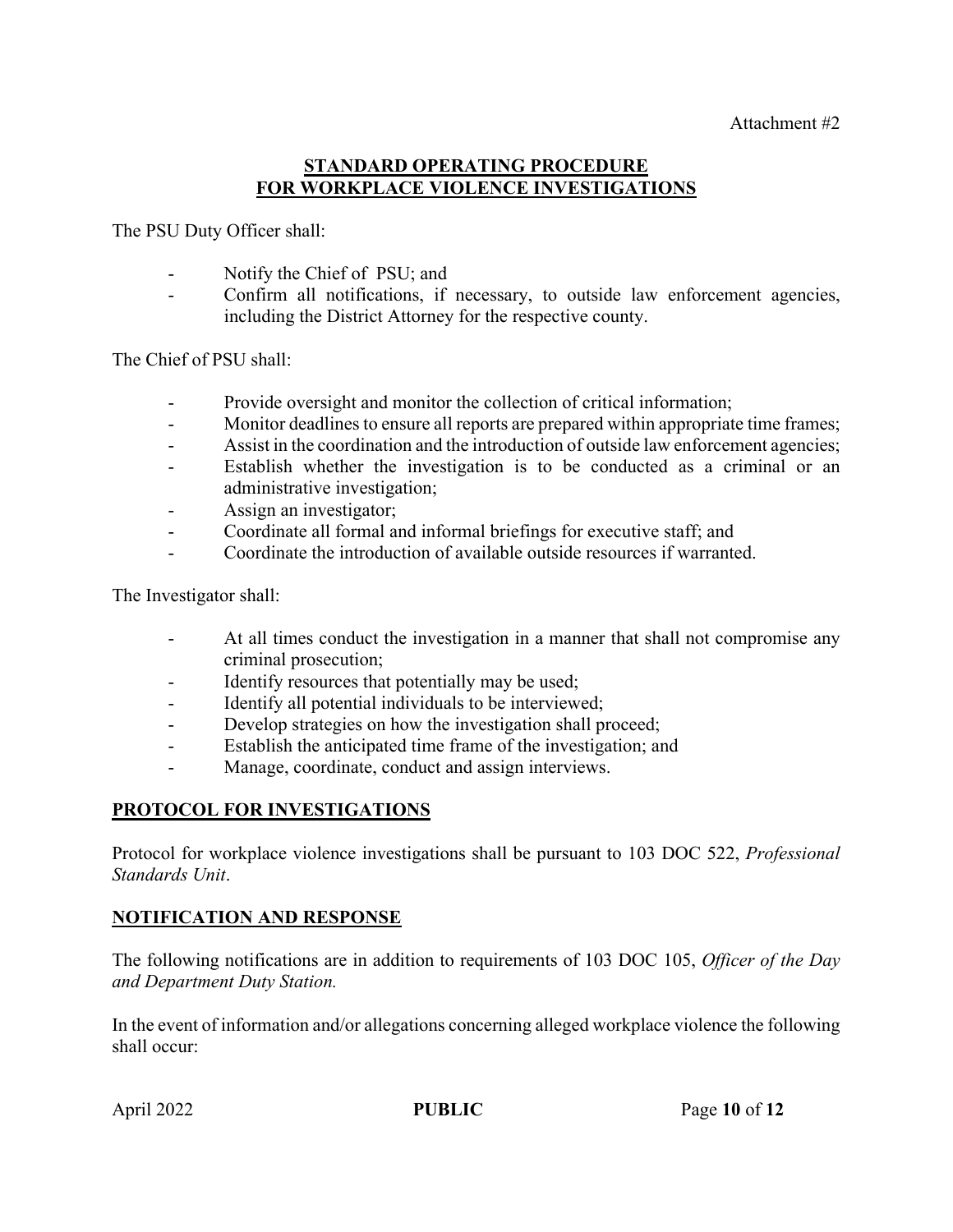The Shift Commander shall:

- Notify the Superintendent;
- Ensure that the reporting employee(s) submit clear concise reports prior to the completion of their tour of duty and that they remain on site if necessary;
- Establish a crime scene if appropriate.

The Superintendent or Division Head shall:

- Notify the PSU Duty Officer;
- Notify his/her/their Supervising Manager;
- Ensure the protection of the employee, contractor or volunteer who is making the allegations;
- Ensure, if warranted, that all proper notifications are made to appropriate State Police and/or District Attorney's Office;
- Ensure that all related evidence is secured;
- Ensure the establishment of a crime scene, if appropriate; and
- File an Urgent Matter Report within twenty-four (24) hours or the next business day if the allegations occur on a weekend or holiday, if appropriate;
- Fill out the Workplace Violence Reporting Form and forward to the Chief of the PSU within twenty-four (24) hours or the next business day if the allegations are received on a weekend or holiday;
- Consider referring the individual to training, programs, or counseling available through the Department or outside agencies.

The ADC of the Northern or Southern Sector shall:

Inform the Deputy Commissioner of Career and Professional Services of all notifications received under this policy.